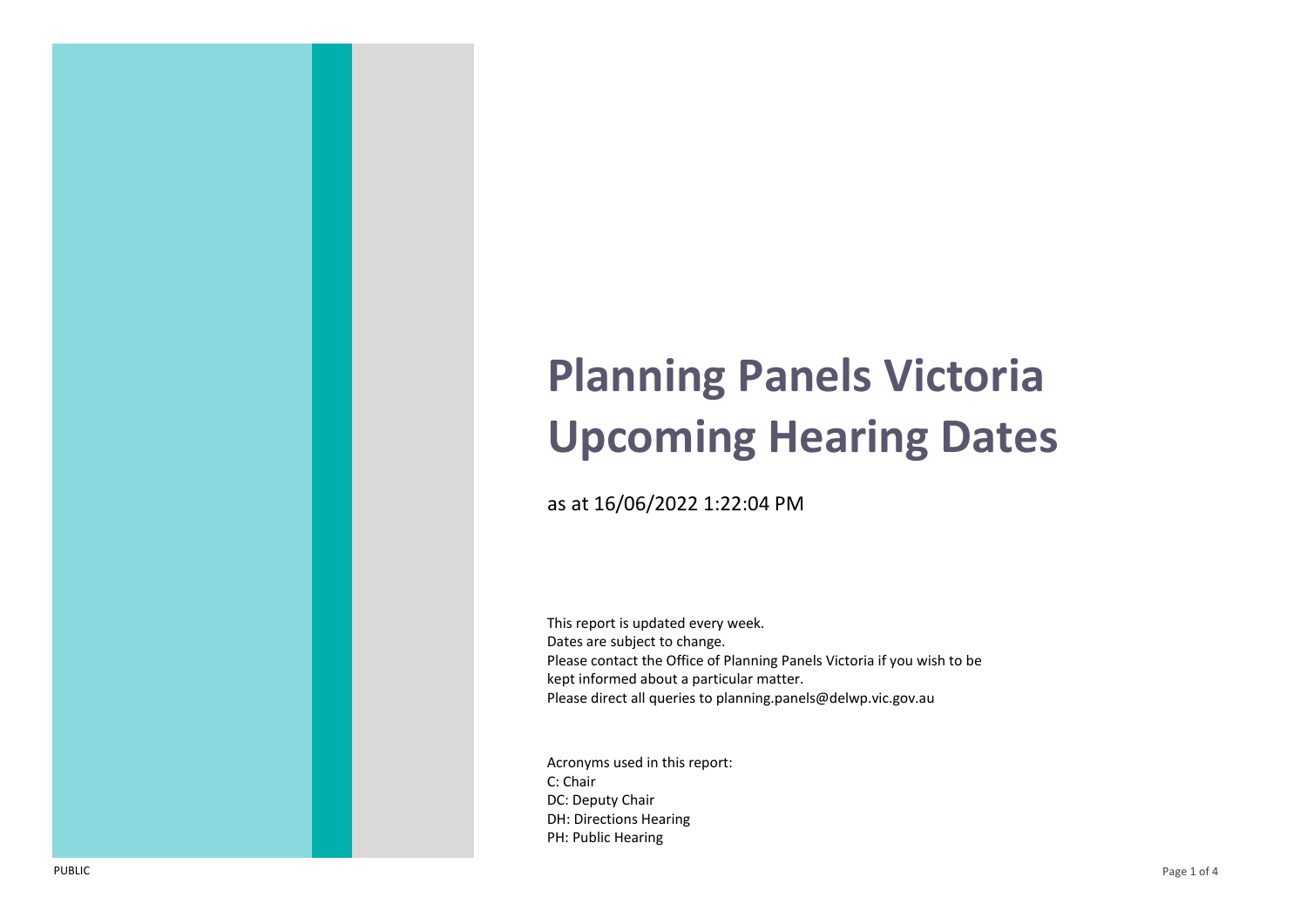| <b>Planning Panels Victoria Upcoming Hearing Dates</b>                                                                                                                                                                                                                                                                                                                                                                                                                                                                                            | <b>Members</b>                                            | <b>Date</b>                                                               |
|---------------------------------------------------------------------------------------------------------------------------------------------------------------------------------------------------------------------------------------------------------------------------------------------------------------------------------------------------------------------------------------------------------------------------------------------------------------------------------------------------------------------------------------------------|-----------------------------------------------------------|---------------------------------------------------------------------------|
| <b>Upcoming Directions Hearing</b>                                                                                                                                                                                                                                                                                                                                                                                                                                                                                                                |                                                           |                                                                           |
| <b>Beaufort Bypass EES Inquiry</b>                                                                                                                                                                                                                                                                                                                                                                                                                                                                                                                |                                                           |                                                                           |
| Examine the environmental impacts of the proposed Western Highway bypass of Beaufort.                                                                                                                                                                                                                                                                                                                                                                                                                                                             | C Tim Hellsten<br>Peter Edwards<br>Elissa Bell            | DH: 17 June 2022<br>Hearing: Commencing 26 July 2022<br>(TBC)             |
| <b>Banyule C165bany</b>                                                                                                                                                                                                                                                                                                                                                                                                                                                                                                                           |                                                           |                                                                           |
| The amendment proposes to apply the Heritage Overlay to 21 places within Banyule on a permanent basis.                                                                                                                                                                                                                                                                                                                                                                                                                                            | C lan Gibson                                              | DH: 20 June 2022<br>PH: 22 July 2022                                      |
| <b>Moreland C201more</b>                                                                                                                                                                                                                                                                                                                                                                                                                                                                                                                          |                                                           |                                                                           |
| The amendment proposes to implement the Moreland Industrial Land Strategy 2015-2030 by rezoning land at 3-5, 4, 6, 7,<br>8, 10 and 16-20 Sheppard Street Coburg North, 2 4 and 6 Norris Street Coburg North, Part of 39A Shorts Road, and the<br>former right of way abutting the western boundary of 11 Norris Street, Coburg North from Industrial 3 Zone and General<br>Residential Zone Schedule 1 to General Residential Zone Schedule 1 and Mixed Use Zone and by applying an Incorporated<br>Plan Overlay and Environmental Audit Overlay. | C Lester Townsend                                         | DH: 13 July 2022<br>PH: week of: 15/08/2022                               |
| <b>Mount Alexander C97malx</b>                                                                                                                                                                                                                                                                                                                                                                                                                                                                                                                    |                                                           |                                                                           |
| The amendment seeks to correct errors and anomalies within the Mount Alexander Planning Scheme, which are associated C Alison McFarlane<br>with both the mapping (zoning and overlay) and ordinance of the Planning Scheme. The amendment also proposes<br>administrative changes to tidy up the zoning and overlay controls along the Calder Freeway (which has been declared a<br>freeway under the Road Management Act 2004), to ensure that these are accurate and reflective of the current land use,<br>road manager and conditions.        |                                                           | DH: 21 June 2022<br>PH: week of: 08/08/2022                               |
| <b>Upcoming Hearing</b>                                                                                                                                                                                                                                                                                                                                                                                                                                                                                                                           |                                                           |                                                                           |
| <b>Beveridge North West Advisory Committee</b>                                                                                                                                                                                                                                                                                                                                                                                                                                                                                                    |                                                           |                                                                           |
| Consider draft Amendment C158mith to introduce the Beveridge North West PSP, draft Amendment C161mith to<br>introduce the Beveridge North West ICP and call-in of VCAT Proceeding P175/2020 for Planning Permit PLP268/19 for a<br>future quarry at 175 Northern Highway, Wallan.                                                                                                                                                                                                                                                                 | C Nick Wimbush<br><b>DC Annabel Paul</b><br>John Hartigan | DH: 4 February 2022<br>2nd DH: 17 March 2022<br>PH: 9 May to 14 June 2022 |
| Government Land Standing Advisory Committee - Tranche 36 (Thomastown)                                                                                                                                                                                                                                                                                                                                                                                                                                                                             |                                                           |                                                                           |
| Consider Whittlesea Planning Scheme Amendment C257wsea to rezone surplus land at 67 and 115 Trawalla Avenue,<br>Thomastown.                                                                                                                                                                                                                                                                                                                                                                                                                       | C Alison McFarlane<br>Rachael O'Neill                     | DH: 13 May 2022<br>PH: 16 June 2022                                       |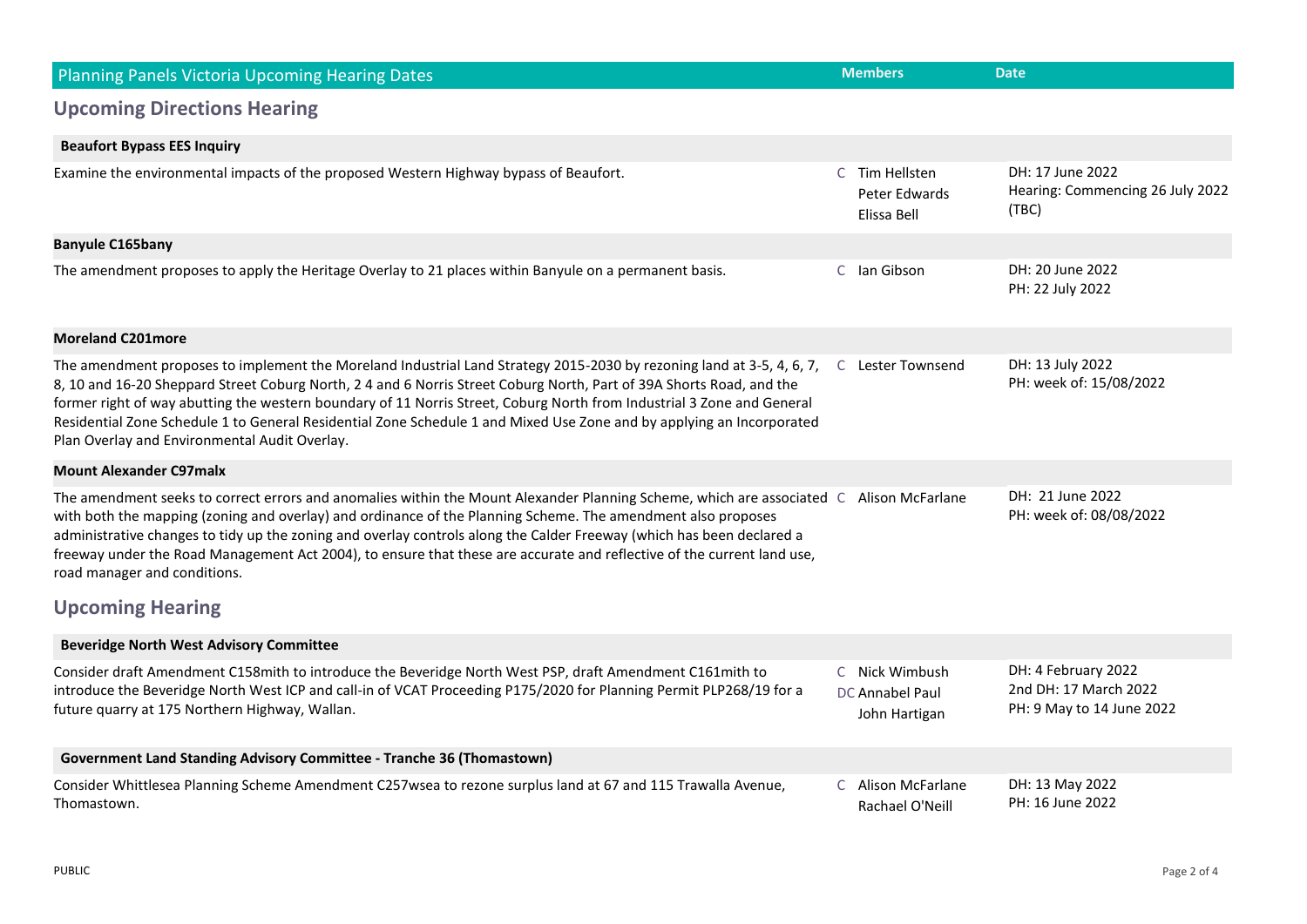| <b>Planning Panels Victoria Upcoming Hearing Dates</b>                                                                                                                                                                                                                                                                                                                           | <b>Members</b>                                                                                | <b>Date</b>                                                                   |
|----------------------------------------------------------------------------------------------------------------------------------------------------------------------------------------------------------------------------------------------------------------------------------------------------------------------------------------------------------------------------------|-----------------------------------------------------------------------------------------------|-------------------------------------------------------------------------------|
| <b>Viva Energy Gas Terminal Project EES Inquiry</b>                                                                                                                                                                                                                                                                                                                              |                                                                                               |                                                                               |
| Establish a floating gas terminal at Refinery Pier in Corio Bay, Geelong including the construction of an angled jetty arm and C<br>other ancillary infrastructure, and the construction of a gas pipeline connecting to the South West Pipeline at Lara.                                                                                                                        | Sarah Carlisle<br>DC William O'Neil<br>Nick Wimbush<br><b>Meredith Gibbs</b><br>Sandra Brizga | DH: 5 May 2022<br>Hearing: 20 June to 5 August 2022                           |
| VPA Projects SAC - Referral 3 (C152bass Wonthaggi North East PSP)                                                                                                                                                                                                                                                                                                                |                                                                                               |                                                                               |
| Consider draft Planning Scheme Amendment (Bass Coast C152) to create new residential and employment neighbourhoods C<br>in the Wonthaggi North East Growth Area.                                                                                                                                                                                                                 | Tim Hellsten<br>Nicola Ward<br>John Hartigan                                                  | Tranche 2 DH: 2 May 2022<br>Tranche 2 PH: 30 May to 23 June<br>2022 (17 days) |
| VPA Projects SAC - Referral 7 (Preston Market)                                                                                                                                                                                                                                                                                                                                   |                                                                                               |                                                                               |
| Consider draft Amendment C182dare to the Darebin Planning Scheme, proposing to rezone land and apply overlays to<br>facilitate development in accordance with the Preston Market Precinct Structure Plan. The amendment applies to land<br>known as the Preston Market Precinct.                                                                                                 | C Lester Townsend<br>Lucinda Peterson<br>Rebecca Finn<br>Peter Edwards                        | DH: 1 April 2022<br>2nd DH: 14 April 2022<br>PH: 3 October to 9 November 2022 |
| <b>Brimbank C225brim</b>                                                                                                                                                                                                                                                                                                                                                         |                                                                                               |                                                                               |
| Include new content as part of the Brimbank Planning Scheme Review and translate/update the existing LPPF into the new C Lester Townsend<br>format Planning Policy Framework (PPF).                                                                                                                                                                                              |                                                                                               | DH: 17 May 2022<br>PH: 16 June 2022                                           |
| <b>Colac Otway C111cola</b>                                                                                                                                                                                                                                                                                                                                                      |                                                                                               |                                                                               |
| Proposes to rezone part of the land at 30 Factory Road Cororooke from Farming Zone to Township Zone.                                                                                                                                                                                                                                                                             | C Alison McFarlane                                                                            | DH: 28 April 2022<br>PH: 14 June 2022                                         |
| Darebin C191dare                                                                                                                                                                                                                                                                                                                                                                 |                                                                                               |                                                                               |
| Implement the recommendations of the Thornbury Park Heritage Precinct heritage study by applying the Heritage Overlay C<br>(HO315) to Thornbury Park Estate heritage precinct.                                                                                                                                                                                                   | Sarah Raso<br>Jessica Tulloch                                                                 | DH: 10 May 2022<br>2nd DH: 8 June 2022<br>PH: 12-13 July 2022 (TBC)           |
| Darebin C203dare                                                                                                                                                                                                                                                                                                                                                                 |                                                                                               |                                                                               |
| Implements the recommendations of the Context Heidelberg Road Heritage Assessment - Final Report, dated September<br>2020 by amending the Heritage Overlay Schedule to introduce seven new individually significant places along the<br>Heidelberg Road corridor in Northcote, Fairfield and Alphington, and make associated changes to the Clause 72.04 and<br>72.08 Schedules. | C lan Gibson                                                                                  | DH: 25 May, 2022<br>PH: 20 July, 2022                                         |